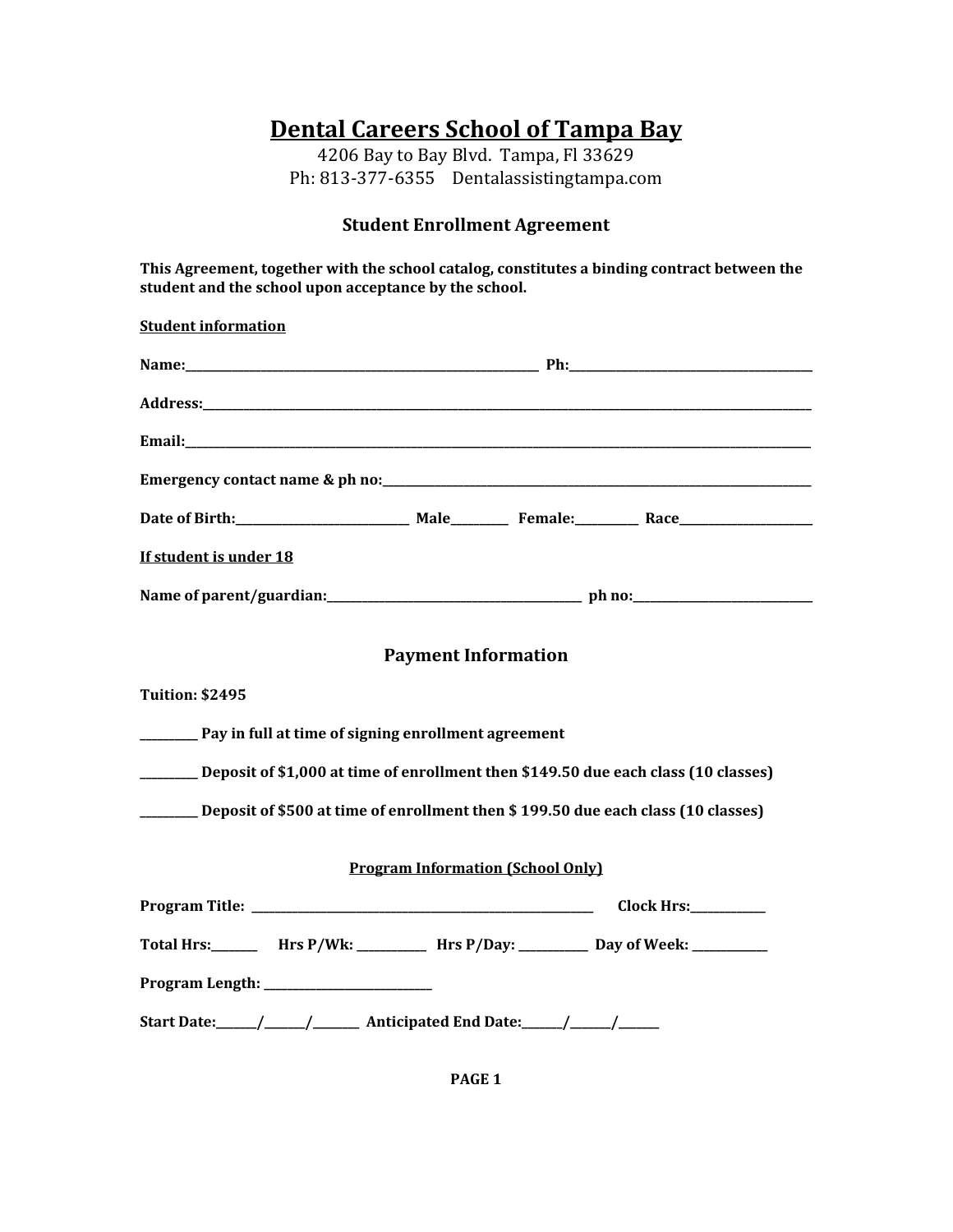**Note: For schools offering a payment plan with four or more payments the federal boxes or vertical listing must be included on the contract. (Enter N/A or Line through if not applicable)** 

| <b>ANNUAL</b><br><b>PERCENTAGE RATE</b> | <b>FINANCE CHARGE</b> |                        | <b>Amount Financed</b><br>The dollar amount the<br>credit provided to you<br>or on you behalf | scheduled. | <b>Total of Payment</b><br>The amount you have<br>made all payments as | <b>Total Sales Price</b><br>The total cost of your<br>purchase on credit<br>including your down<br>payment of |
|-----------------------------------------|-----------------------|------------------------|-----------------------------------------------------------------------------------------------|------------|------------------------------------------------------------------------|---------------------------------------------------------------------------------------------------------------|
| $\frac{0}{0}$                           |                       |                        |                                                                                               |            |                                                                        |                                                                                                               |
| YOUR PAYMENT SCHEDULE WILL BE:          |                       |                        |                                                                                               |            |                                                                        |                                                                                                               |
| <b>NUMBER OF PAYMENTS</b>               |                       | Amount of each payment |                                                                                               |            | When payments are due                                                  |                                                                                                               |
|                                         |                       |                        |                                                                                               |            | thereafter                                                             | Beginning on $\angle$ / $\angle$ and on the<br>same day each (check one)<br>weekly or __ bi-weekly_           |

**All prices for program are printed herein. Contracts are not sold to a third party at any time. There are no carrying charges, interest charges, or service charges connected or charged with any of these programs unless stated.** 

# Cancellation and Refund Policy

Should a student's enrollment be terminated or cancelled for any reason, all refunds will be made according to the following refund schedule:

1. Cancellations must be made in person, by E-Mail, by certified mail or by termination.

2. All monies will be refunded if the school does not accept the applicant or if the student cancels within (3) three business days after signing the Enrollment Agreement and making initial payment.

3. Cancellation after the third  $(3<sup>rd</sup>)$  business day, but before the first class, results in a refund of all monies paid, with the exception of the registration fee. (Not to exceed \$150.00)

4. Cancellation after attendance has begun, but prior to 40% completion of the program, will result in a pro rata refund computed on the number of hours completed to the total program hours.

5. Cancellation after completing 40% of the program will result in no refund.

6. Termination Date: In calculating the refund due to a student, the last date of actual attendance by the student is used in the calculation unless earlier written notice is received.

7. Refunds will be made within 30 days of termination of students' enrollment or receipt of Cancellation Notice from student.

8. If a class should be cancelled by the school for any reason, all monies will be refunded to the student within 5 business days.